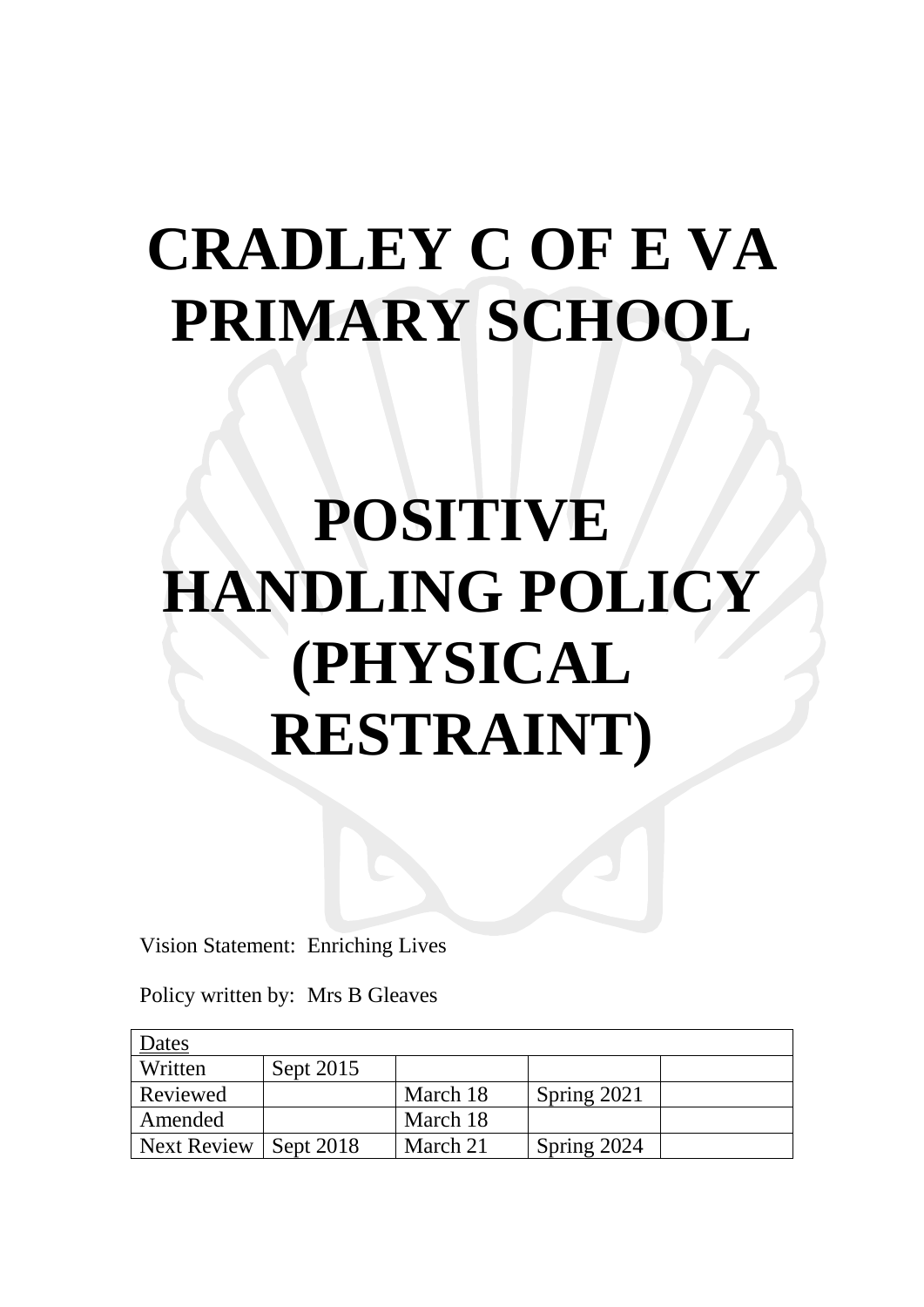### **CRADLEY C of E VA PRIMARY SCHOOL**

### **POSITIVE HANDLING POLICY**

#### **(PHYSICAL RESTRAINT) See Behaviour Policy**

#### *1 Peter3; 8 To sum up all of you be harmonious, sympathetic, brotherly, kind hearted and humble in spirit.*

**1a** At Cradley C of E Primary School our aim is to provide a welcoming, secure and safe environment.

**1b** This policy should be read in conjunction with the guidance issued from time to time by the DCSF. The school follows the principles and recommendation set out in this guidance. It should also be read in conjunction with the school's pupil behaviour policies. Our aim is to create an environment in which the use of force in relation to a pupil is unlikely.

#### **2 Circumstances in which reasonable force may be used**

**2a** Section 550A of the Education Act 1996 allows teachers and other persons who are authorised by the Head teacher to use force as is reasonable in all the circumstances to prevent a pupil from doing or continuing to do, any of the following.

- Commit a criminal offence (including behaving in a way that would be an offence if the pupil were not under the age of criminal responsibility)
- Injuring themselves or others
- Causing damage to property (including the pupils own property)
- Engaging in any behaviour prejudicial to maintaining good order and discipline.

#### **3 Staff authorised to use force**

**3a** Any teacher wo works at the school and

**3b** Any other person whom the Head teacher has authorised to have control or charge of pupils. This includes

- Support staff whose job normally includes supervising pupils such as teaching assistants, lunch time supervisors and office staff.
- Can include people to whom the Head teacher has given temporary authorisation i.e. a member of staff who does not normally supervise children or a volunteer (for example a parent accompanying pupils on school-organised visit)

#### **4 Reasonable Force**

4a There is no legal definition of when it is reasonable to use force but the following are guidelines:

- Whether it is reasonable to use force will always depend on the precise circumstances of individual cases
- The degree of force used must be proportional to the consequences it is intended to prevent.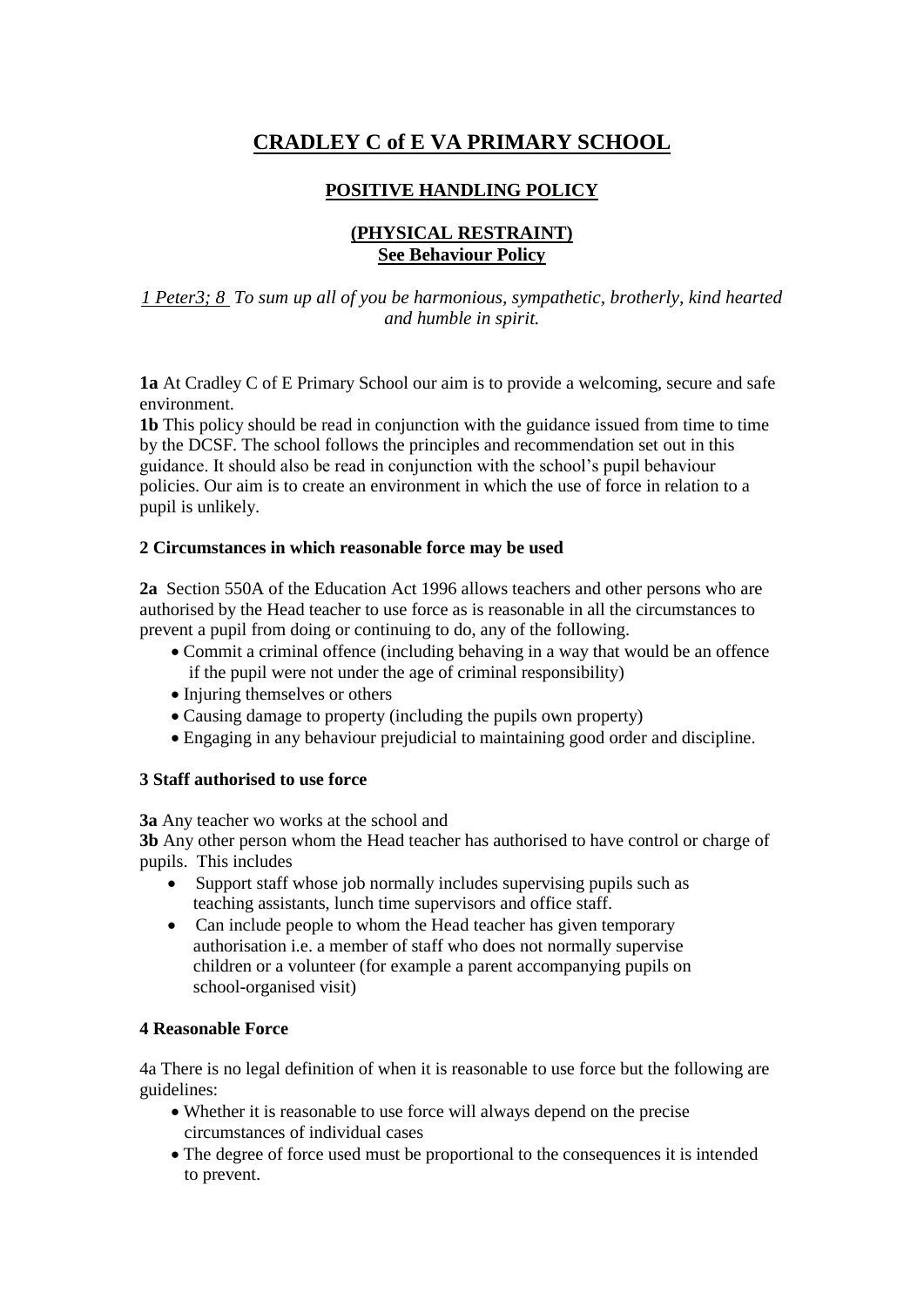- Any force must be the minimum needed to achieve the desired result.
- The use of force to prevent trivial behaviour is not justified.

#### **5 Deciding whether to use force**

Judgement on whether to use force and what force to use depends upon the circumstances of each case. Any force used should always be the minimum needed to achieve the desired result.

**6a** Staff need to make judgements about:

- The seriousness of the incident, assessed by the effect of the injury, damage or disorder which is likely to result if force is not used
- The chances of achieving the desired result by other means
- The relative risks associated with physical intervention compared with using other strategies

**6b** Wherever possible these judgements should take account of the particular characteristic of the pupil, including age or SEND the pupil may have

#### **7 Using force**

The following procedure will be followed when physical intervention needs to be implemented:

- Try to give the child a clear warning;
- Try to offer an alternative escape route from the situation;
- Try to calm the situation down and talk things through;
- Continue to offer alternative escape routes and calming strategies throughout any incident;
- Whilst holding the child (if this is deemed necessary), do not discuss the issues that led to the incident – only try to calm the situation with positive reassurances;
- Members of staff involved in any physical intervention should remain calm, in control and consider all possible options;
- Staff will make an instant risk assessment of the situation, which will involve a number of considerations.
- 4.2, Choices for action are:
- Remove the audience;
- Observe and actively discourage from a safe distance;
- Use calming strategies;
- Physically intervene
- 4.3, When circumstances, time and recourses allow, staff should not tackle these incidents on their own.
- 4.4, Staff should avoid:
- Taking children into a prone position;
- Using pain to gain compliance;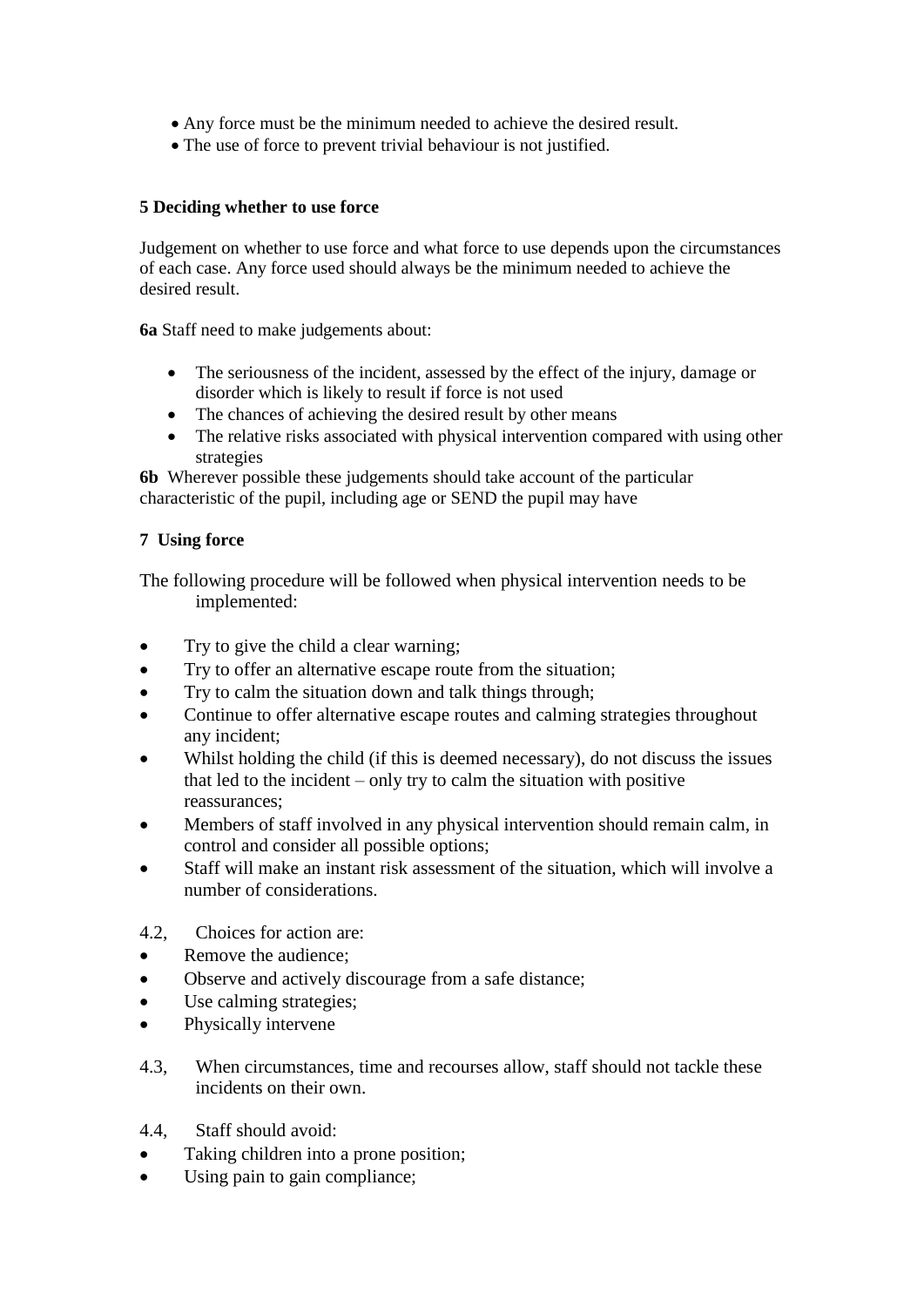- Taking children into a supine position; Putting arms up the back.
- 4.5, If the pupil is violent and/or strong, proper and safe "grounding" techniques need to be used.
- 4.6, Staff should aim to:
- Restrain in a standing position;
- Restrain in a seated position;
- Restrain in a kneeling ground position;
- Use minimum physical intervention necessary;
- Exercise maximum care;
- Ensure that the child does not self-injure (eg by knocking his or her head on a wall);
- Keep all airways clear for breathing.

**7a** Before using force staff should wherever practicable, tell the pupil to stop misbehaving and what will happen if they do not. The member of staff should communicate in a calm and measured manner throughout the incident. Staff are advised that as far as possible, they should not use force unless or until another responsible adult is present to support, observe and call for assistance.

**7b** Types of force used could include

- Standing between pupils or blocking a pupil's path
- Leading a pupil by the hand or arm
- Ushering a pupil away by placing a hand in the centre of the back
- In more extreme circumstances using appropriate restricting holds, which may need specific expertise or training.

**7c** Where there is a high and immediate risk of injury, any member of staff would be justified in taking any necessary action (consistent with the principle of seeking to use the minimum force required to achieve the desired result). For example to prevent a pupil running off the pavement onto a busy road, or to prevent a pupil hitting someone, or throwing something.

**7d** There are some situations where it is better to remove the rest of the pupils from the class if a child is a danger to them. The child causing the problem can then be dealt with. Staff should always avoid touching or restraining a pupil in a way that could be interpreted as sexually inappropriate conduct.

#### **8 Recording incidents**

It is important that there is a detailed, written report of any occasion (except minor or trivial incidents) where force is used, logged in My Concern. Parents/carers will be informed of any recordable incident and will usually be offered an opportunity to discuss the incident with the Head teacher, Deputy Head teacher or appropriate class teacher and given a copy of this policy.

#### **USE OF FORCE TO CONTROL OR RESTRAIN PUPILS: INCIDENT RECORD**